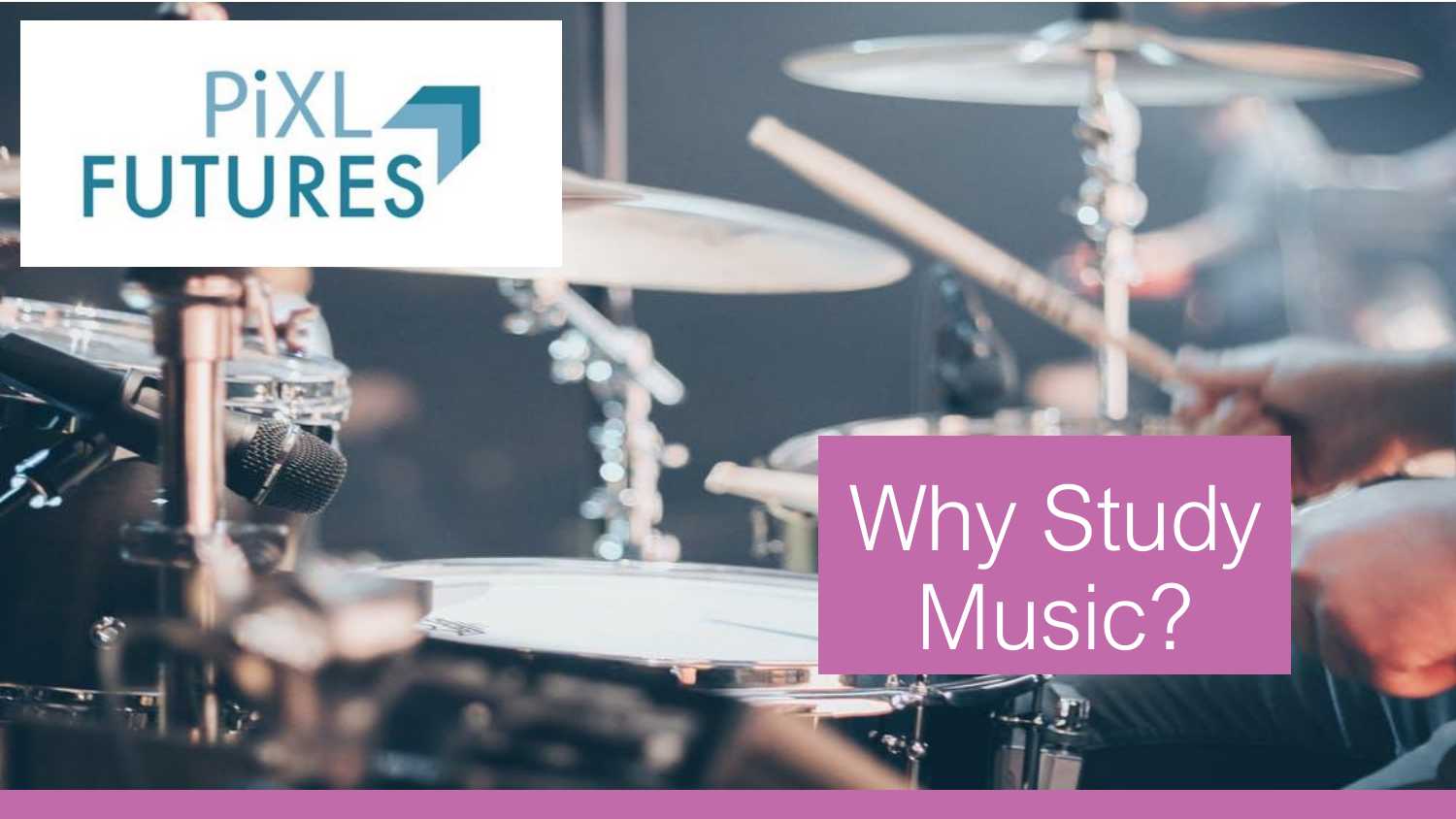#### Why study music? Why study music?

- Music is more than just a subject to study.
- You will develop your •You will develop your understanding of music and gain a whole new appreciation of  $\tilde{ }$ genres of music when you study them in detail.
- You will study a wide range of You will study a wide range of musical styles and genres from musical styles and genres from different time periods. different time periods.



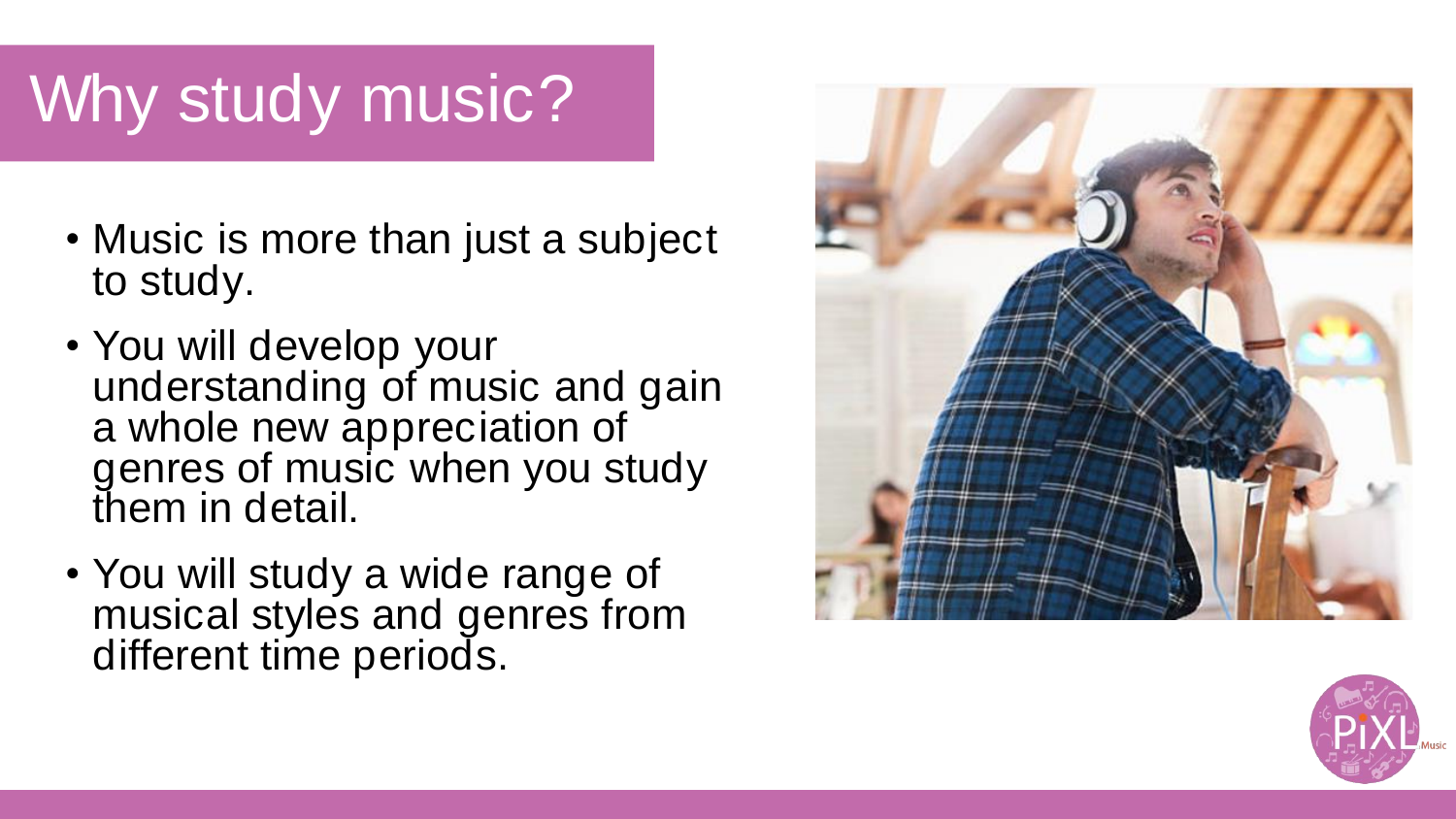#### Why study music?

- Making music is a very sociable activity and helps to develop friendships and a sense of community.
- There are a number of other benefits that studying music gives you.



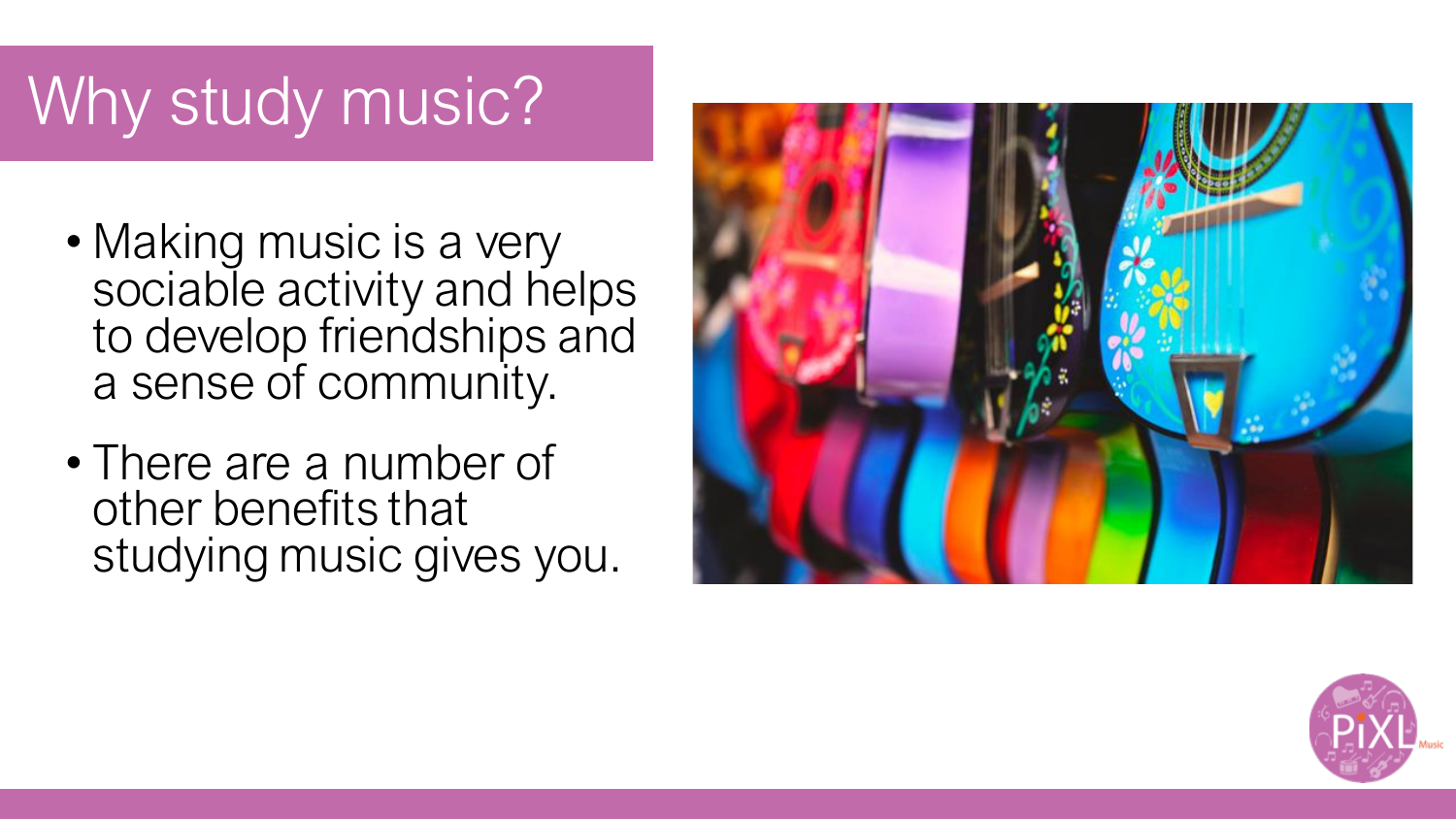#### People are naturally good or bad at music.



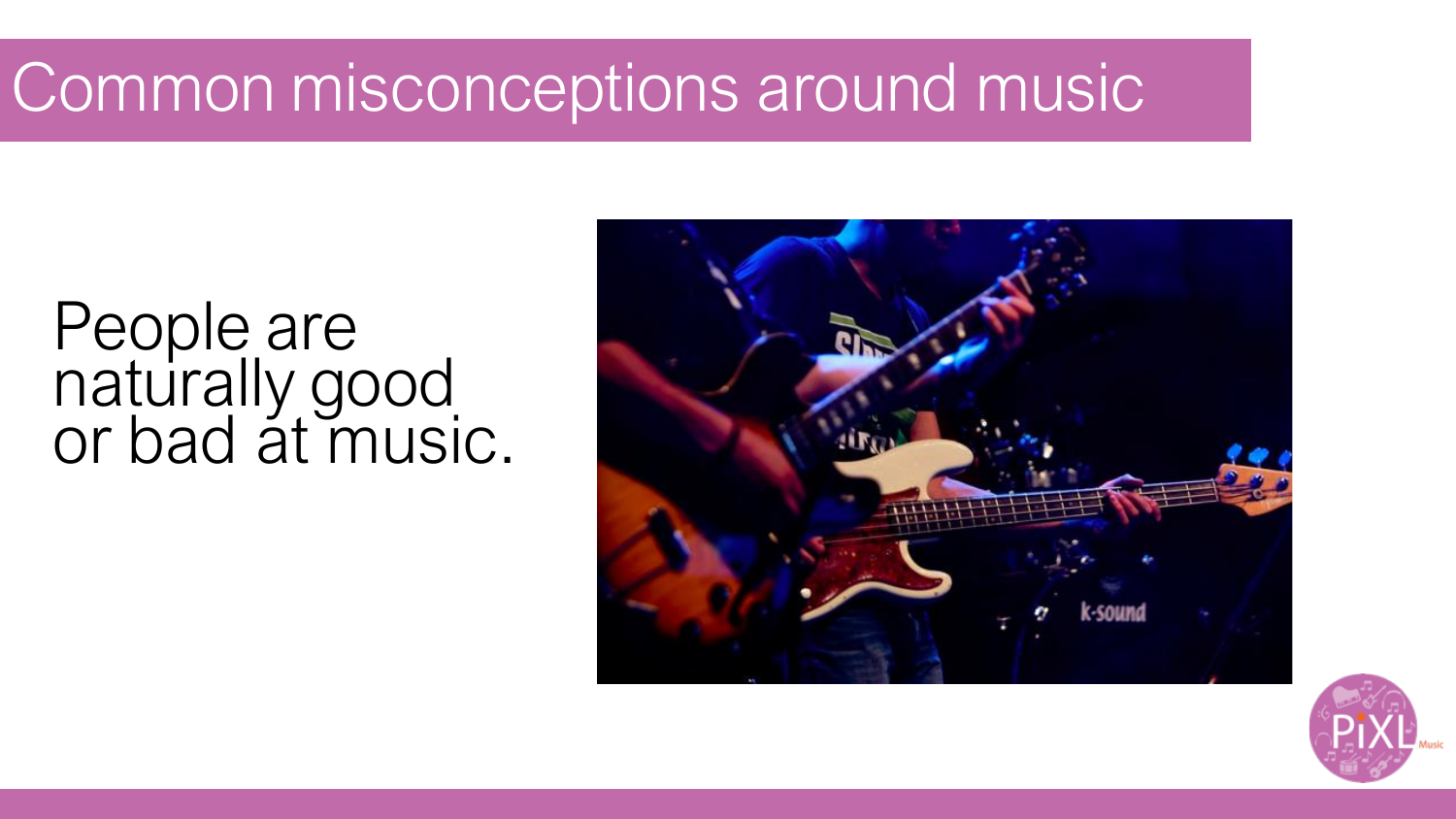If you don't become a performer, then studying music doesn't lead onto anything.



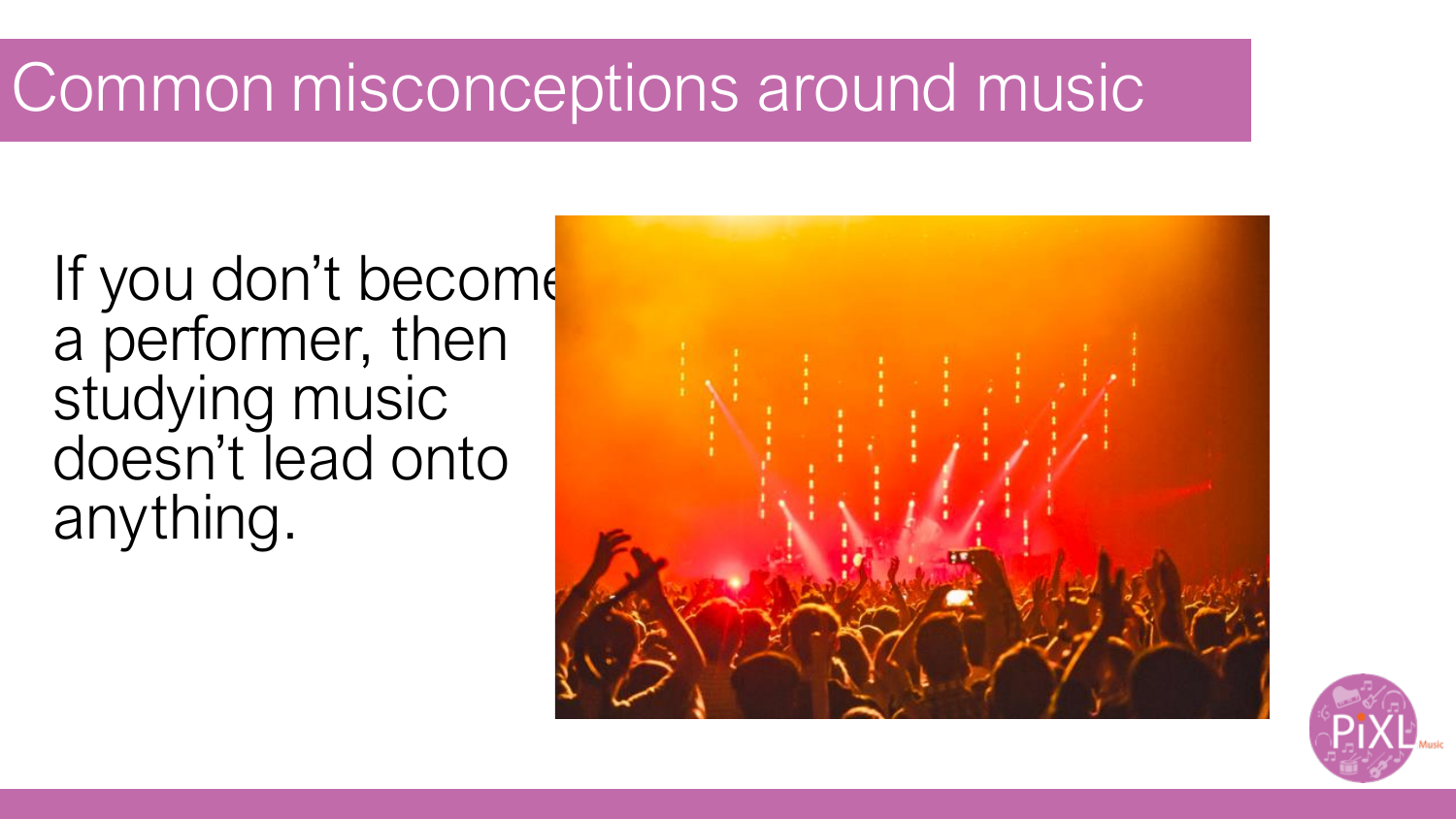#### You only study classical music at university.



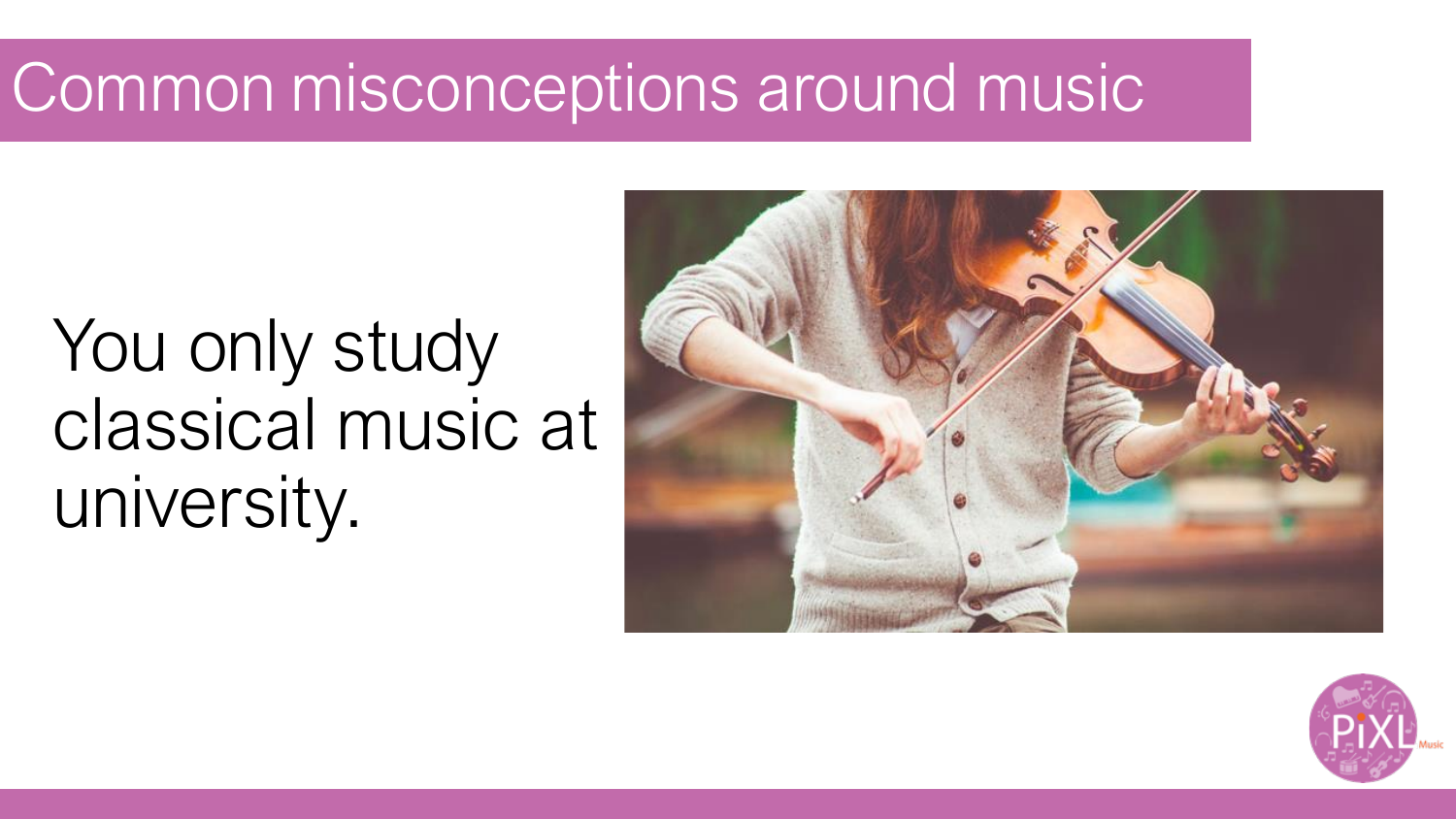### Music is an easy subject.



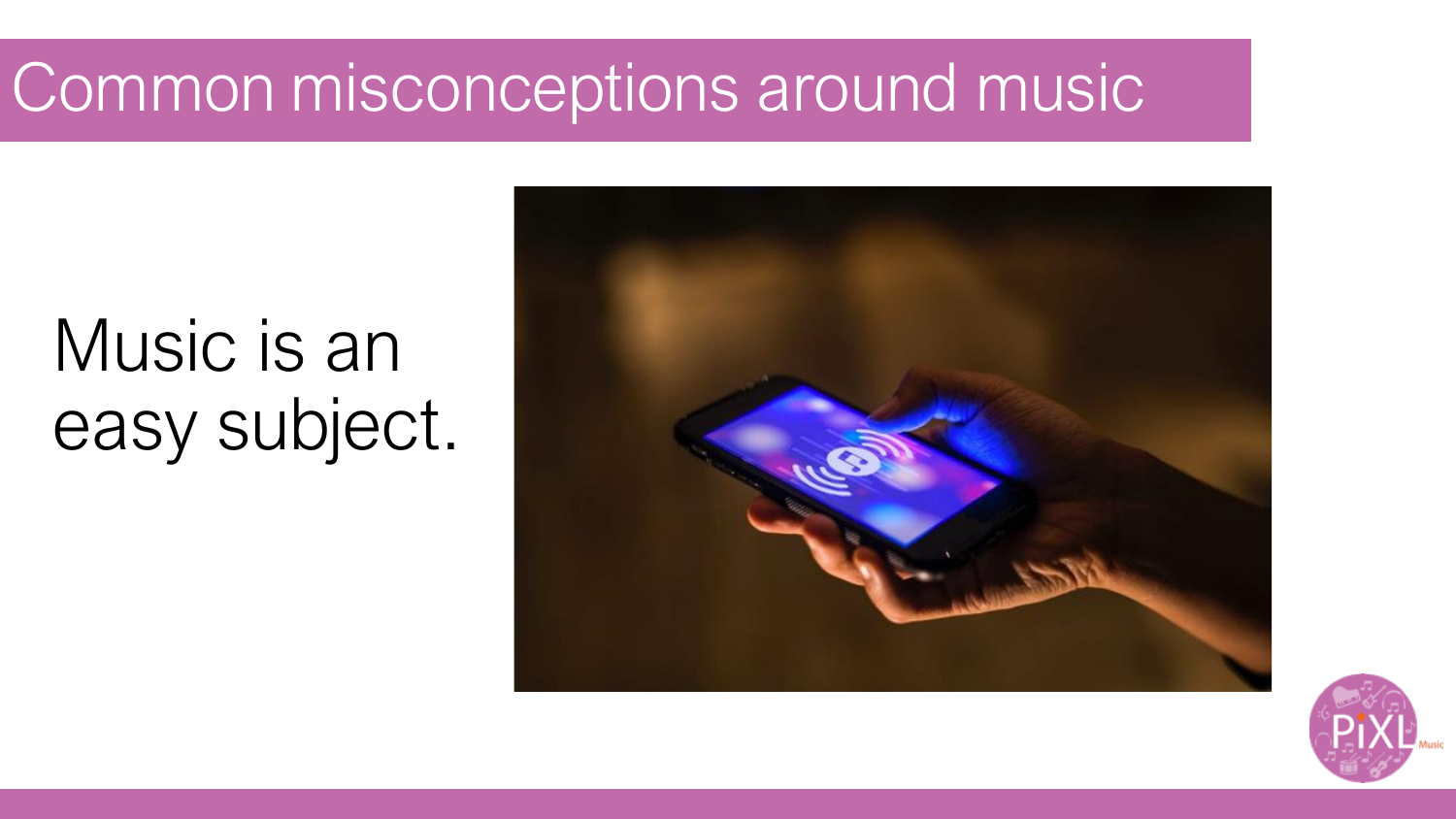TASK: What jobs could studying music lead to?

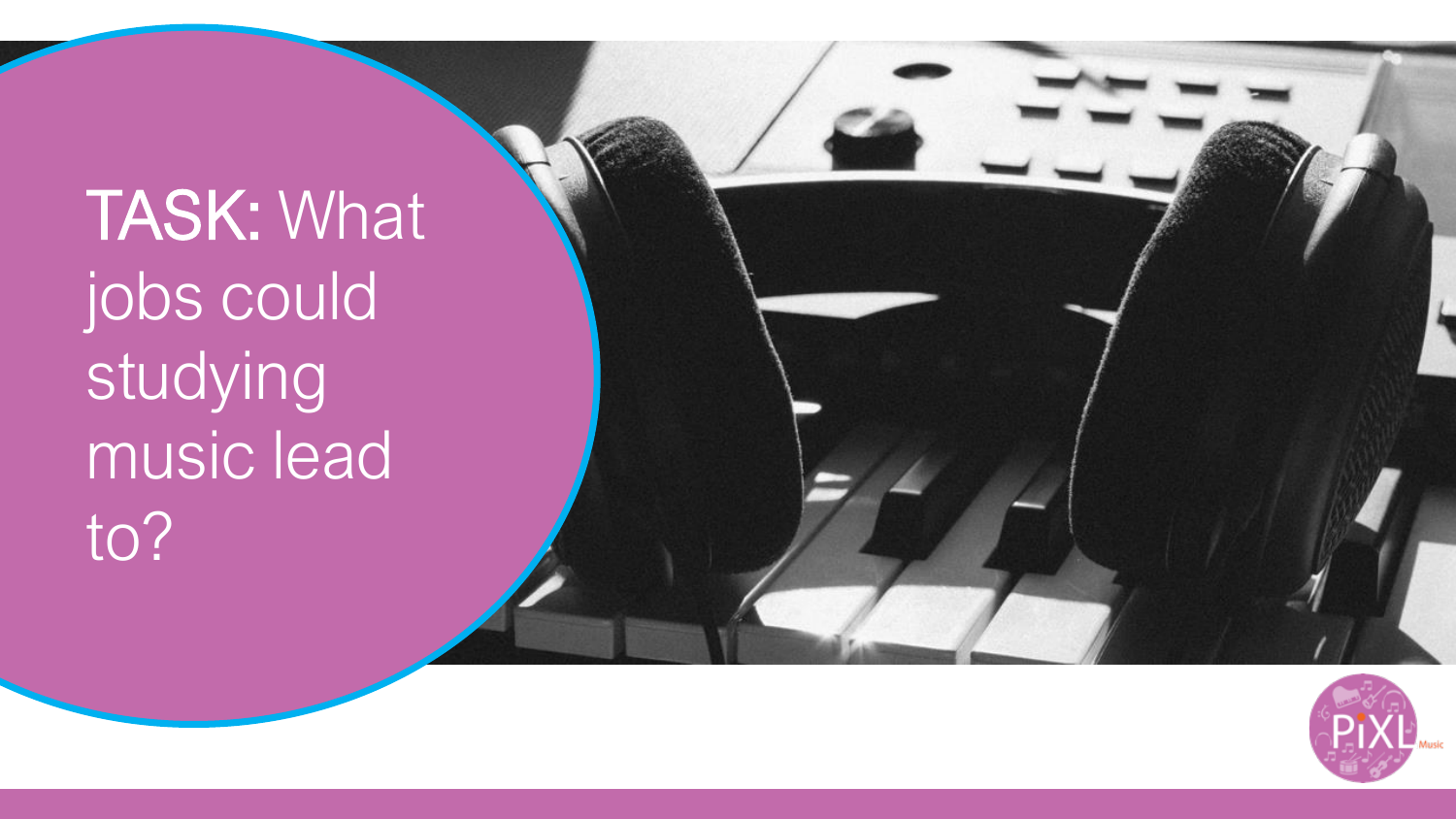#### What you can do with music?

There are lots of careers that studying music can lead you to. A few examples are:

- Music producer
- Performer
- Composer/songwriter [https://icould.com/stories/suza](https://icould.com/stories/suzanne-p-2/)  $nne-p-2$
- Music therapist
- Event manager

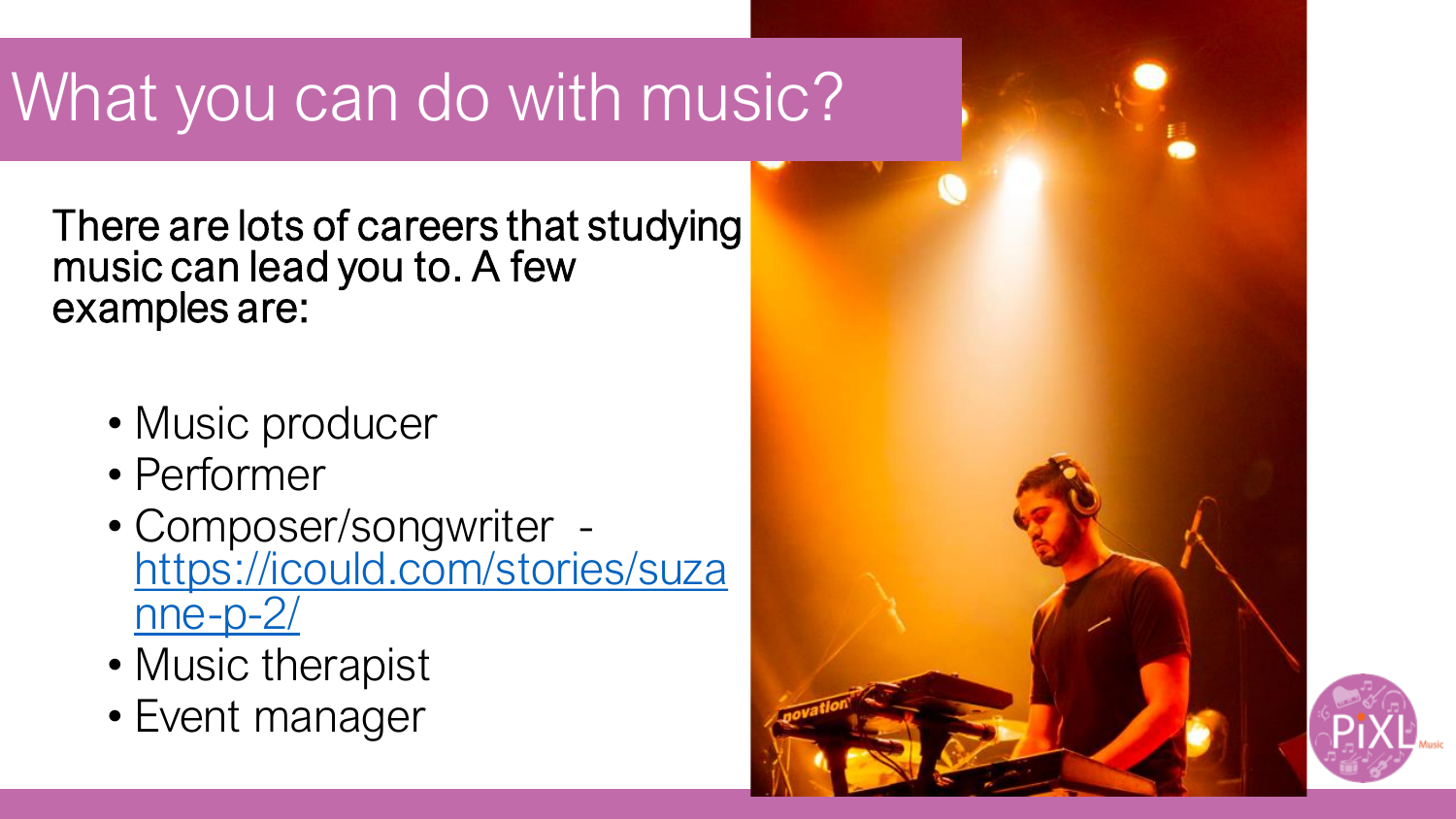#### What you can do with music?

- Teacher/project musician <https://icould.com/stories/ed-a/>
- Audio developer
- Conductor
- Music critic/music publicist <https://icould.com/stories/janet-c/>
- Many more!



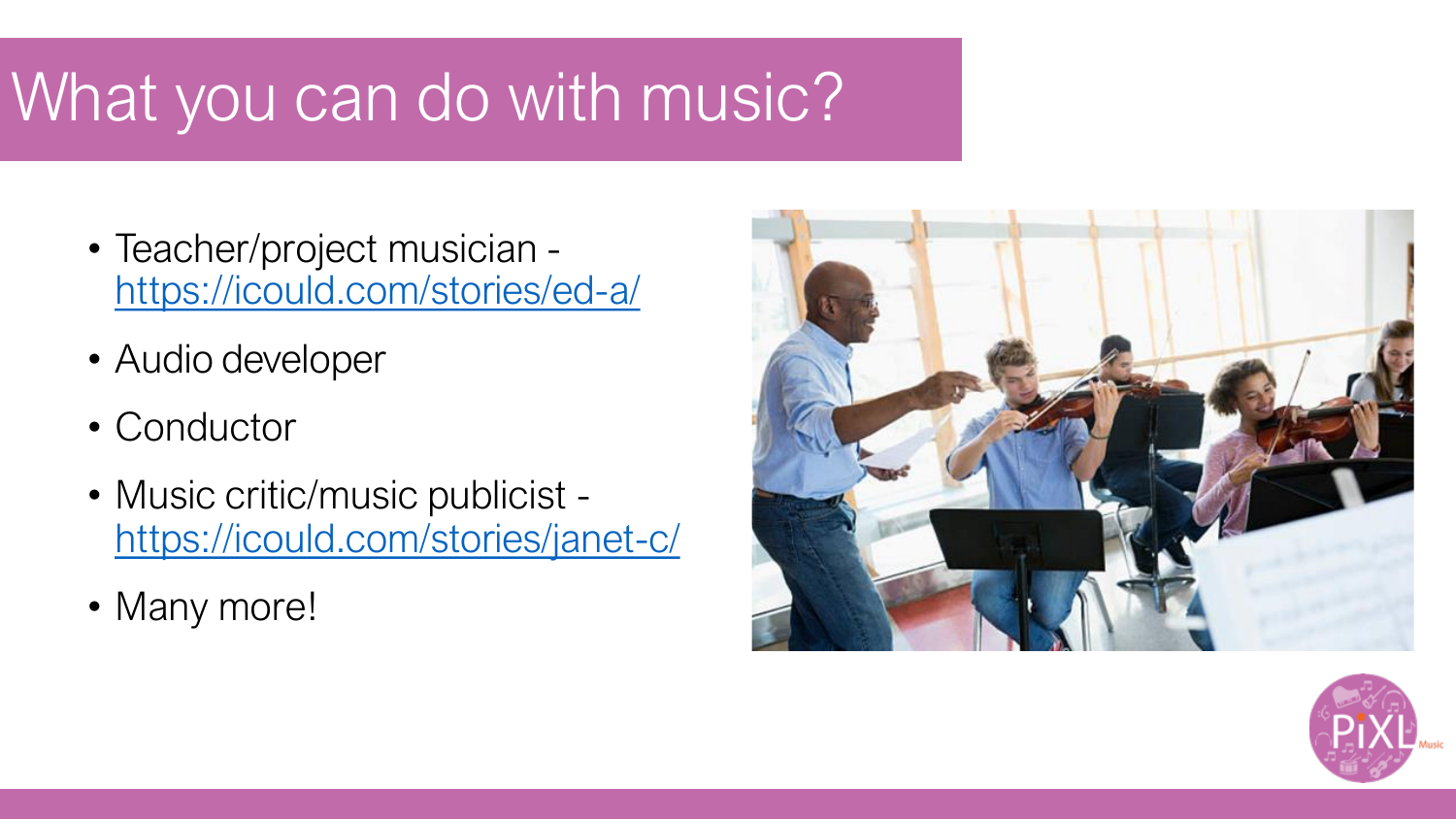TASK: How can studying music develop your character?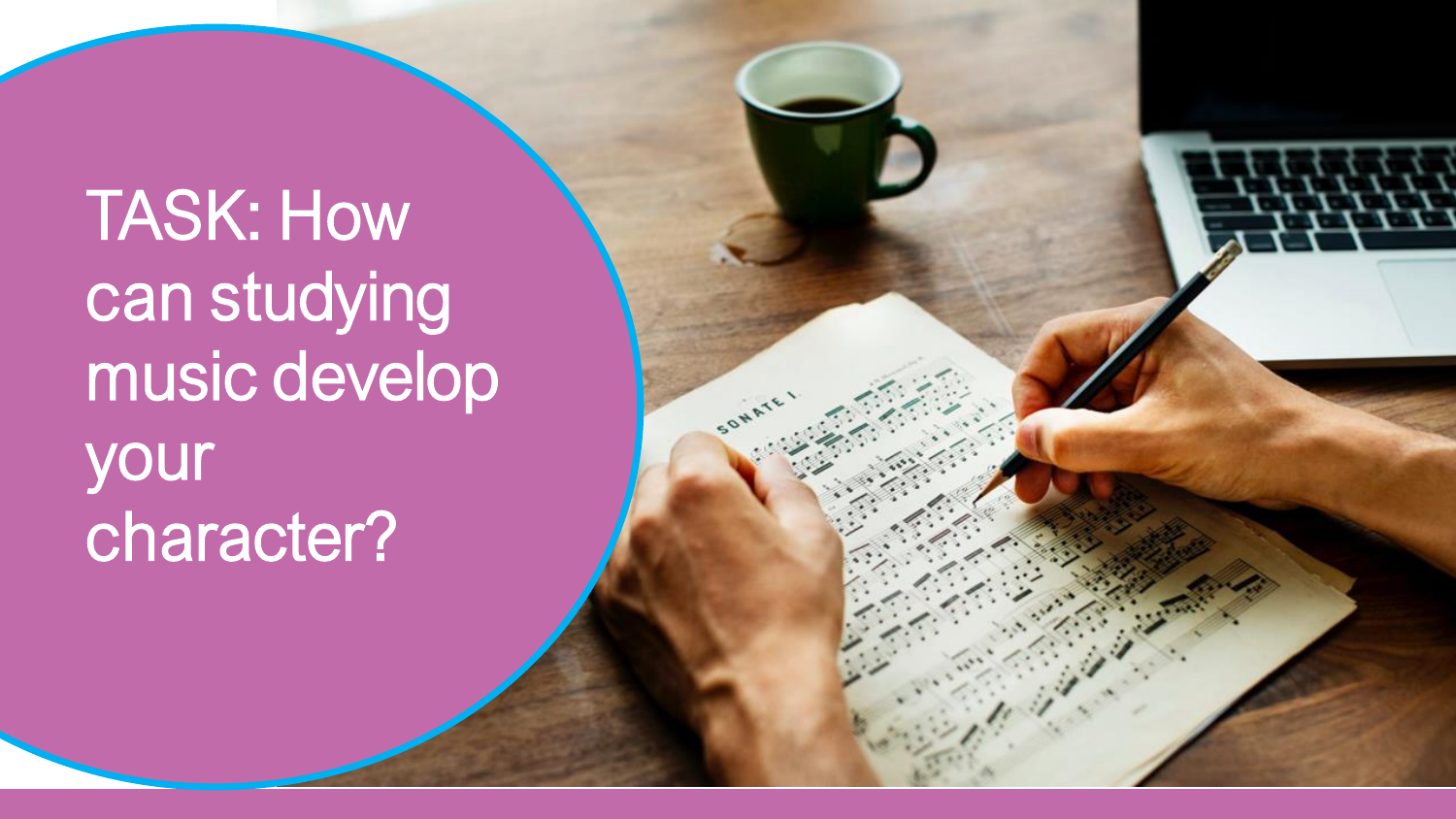#### How music develops character and culture

- Increased brain power
- Better memory retention
- Personal discipline
- Problem solving
- Analytical and evaluation skills
- Confidence and resilience
- Leadership
- Social empathy
- Historical understanding